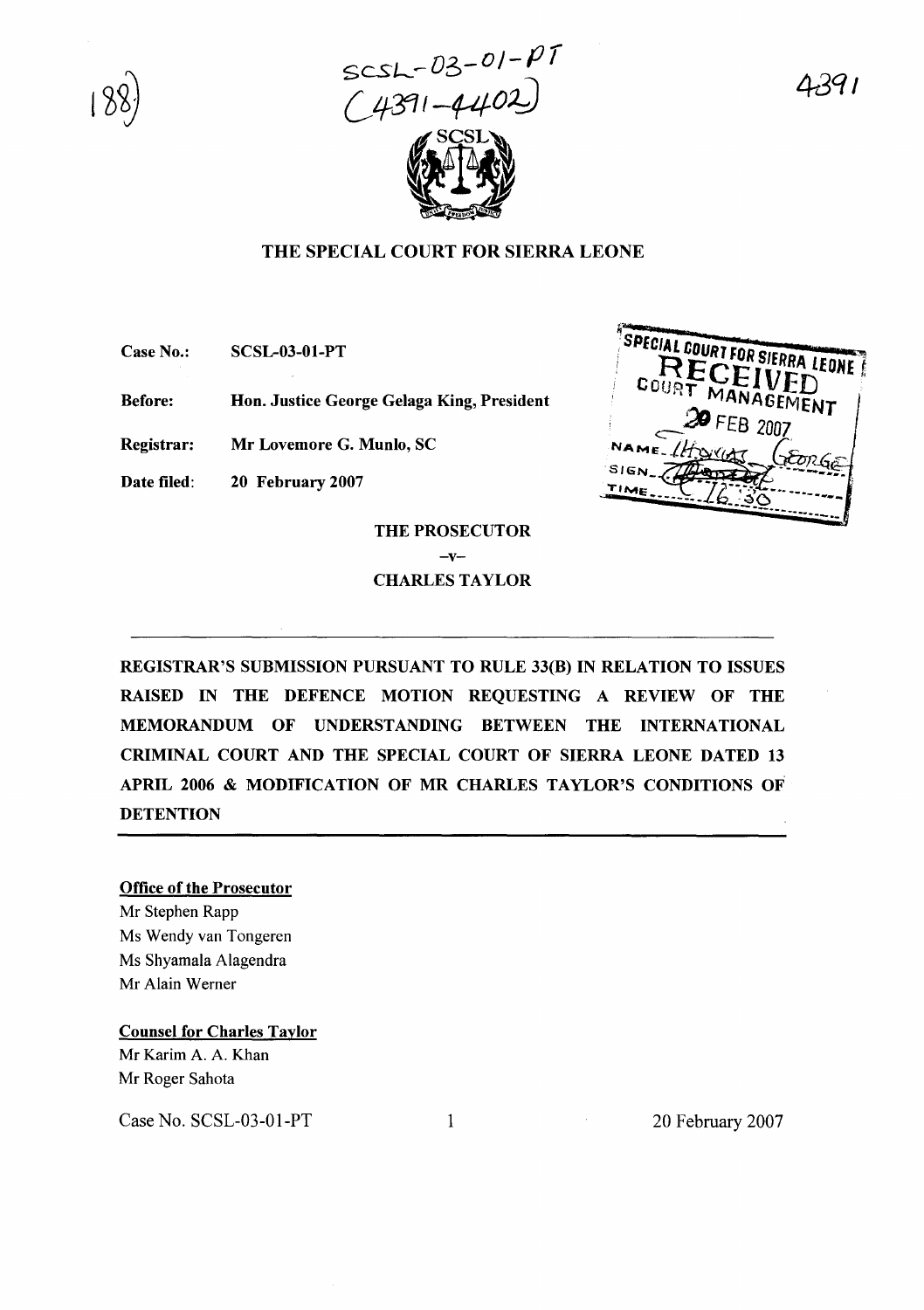# A. **Introduction**

- 1. On 19 June 2006 the President of the Special Court for Sierra Leone (SCSL) issued an Order pursuant to Rules 54 and  $64<sup>1</sup>$  that Mr Charles Ghankay Taylor be transferred to and detained in appropriate facilities in The Hague in accordance with the conditions which had been set out in the agreements between the Registrar, the International Criminal Court (ICC) and the Government of the Netherlands.<sup>2</sup>
- 2. On the same date the President endorsed an Order of the Registrar according to which the rules of detention and standards of the International Criminal Court shall be applicable for the detention of the accused *mutatis mutandis* as well as the complaints procedure set out in rule 59 of The Rules of Detention of the SCSL.<sup>3</sup> On 21 June 2006 Mr Taylor was transferred to The Hague.
- 3. On 13 April 2006 the Registrars of the SCSL and the ICC concluded a Memorandum of Dnderstanding (MoD) regarding administrative arrangements between the ICC and the SCSL which formed part of the agreements referred to in the Presidents Order of 19 June 2006.
- 4. On 14 December 2006 the Charles Taylor defence team (the Defence) filed a motion requesting the President to review the MoD between the ICC and the SCSL and to modify Mr Taylor's conditions of detention.
- 5. In the motion, Mr Taylor's Defence submits that the MoD has been applied to the effect that critical decisions relating to the day to day management of Mr Taylor's conditions of detention have been made *ad hoc* either unilaterally by the ICC, or through negotiations between the SCSL and the ICC, with the final authority apparently lying with the ICC.

<sup>&</sup>lt;sup>1</sup> The rules of Procedure and Evidence of the Special Court for Sierra Leone.

<sup>&</sup>lt;sup>2</sup> The Presidents Order changing venue of proceedings of 19 June 2006.

 $3$  Order No. 2 & 5 of Presidents endorsement pursuant to Rule 64.

Case No. SCSL-03-01-PT 2 20 February 2007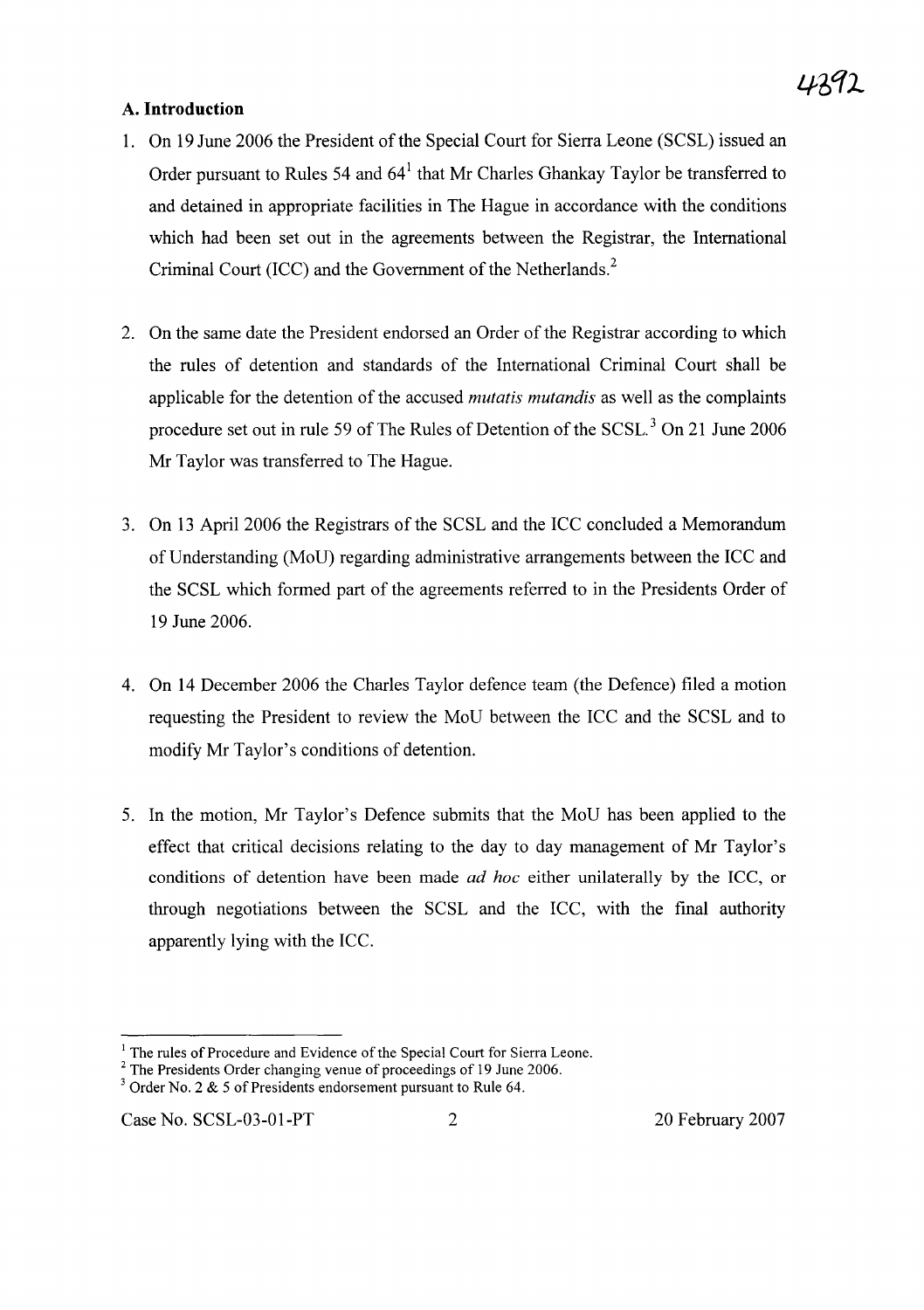### **B. Comments on the Arguments Raised**

### **a) Ultra Vires**

- 6. The Defence states that the SCSL has sub-delegated its administrative powers to the extent that the seat of decision making was not in Freetown but at the ICC<sup>4</sup>.
- 7. This same point was raised in the Defence motion on video surveillance.<sup>5</sup> It was extensively dealt with in the Registrars response $6$ .
- 8. The Registrar reiterates his position in relation to the Defence motion of 14 December 2006 and those arguments are considered to be included.<sup>7</sup> The Registrar further submits there is no merit whatsoever in the Defence submission that the detention regime which is applicable to Mr Taylor is *ultra vires.* The detention regime provided in the MoD has been specifically authorised by both the Presidents Order for change of venue and the President's endorsement of the Registrars Order for special measures.

### b) **Detention Framework**

- 9. The Defence states that the ICC detention regime differs significantly from that of the SCSL and that this violates Mr Taylor's right to equal treatment with the other SCSL detainees in Freetown. <sup>8</sup>
- 10. This matter was also dealt with extensively in the Registrar's response and those arguments are considered to be included.<sup>9</sup> The Registrar reiterates his position with regard to the Defence motion of 14 December 2006. Mr Taylor is subject to special measures of detention as set out in the Order of the President of 19 June 2006. A

<sup>&</sup>lt;sup>4</sup>Para 11 of The Defence motion.

S Defence reply to the "Registrar's submission on the corrigendum to the second defence motion requesting cessation of video surveillance of legal consultations", 19 January 2007.

 $6$  Registrar's response to the Defence reply to the Registrars submission on the Corrigendum to the second Defence motion requesting cessation of video surveillance of legal consultations, 23 January 2007. (Registrar's response).

Paras 8 - 16 of Registrar's response.

<sup>&</sup>lt;sup>8</sup> Para 3 of the Defence motion.

<sup>&</sup>lt;sup>9</sup> Registrars response, para 17 and 18.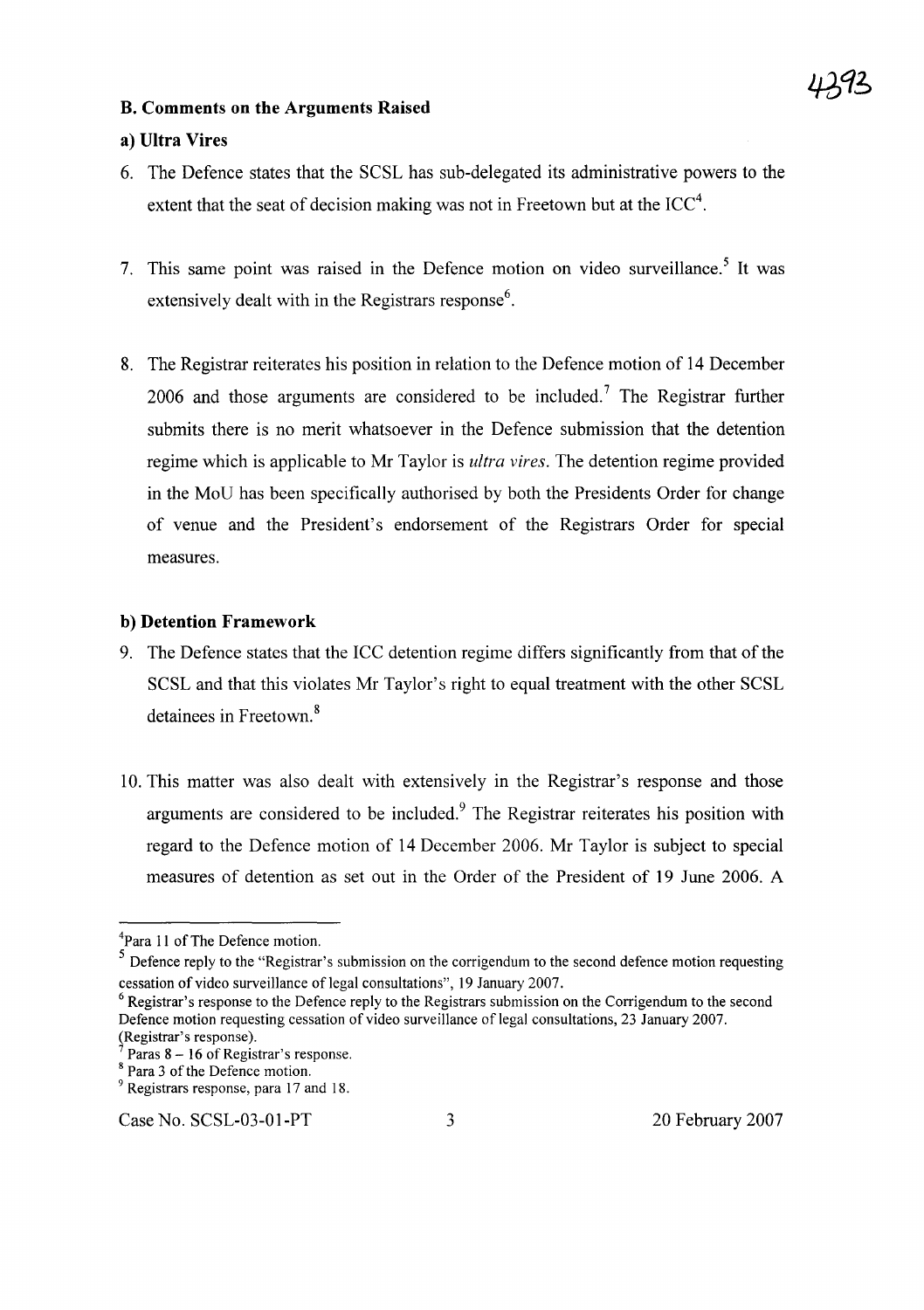

careful analysis of the detention regimes of both the ICC and SCSL shows that they overlap and provide the accused with treatment that is fully in conformity with generally applicable international standards. The conditions pertaining ensure that Mr Taylor is treated with humanity and with respect for the inherent dignity ofthe human person. <sup>10</sup>

11. The Defence submits that the President of the SCSL direct the Registrar that the terms of the MoD and the Order of 19 June 2006 be reviewed along with modalities for its practical implementation.<sup>11</sup>

### **c) Unduly restrictive conditions for visits**

- 12. The Defence submits that the 'Application process for personal visitors to detainee Charles Taylor requiring a visa to enter the territory of the Netherlands' allows only one visitor at a time which is prima facie discriminatory.<sup>12</sup>
- 13. The Registrar submits that this interpretation by the Defence of the visa application process is erroneous. The provision that *'Only one person will be allowed to visit at a time. A visiting minor can be accompanied by one additional person'* <sup>13</sup> does not relate to the regime for visiting the accused but relates to issuance of temporary visas to enter the Netherlands. Any visitor, having lawfully entered the Netherlands, is subject to the same ICC regulations for visiting detained persons and these allow for more than one visitor at a time.<sup>14</sup> As far as the Defence submission objects to the fact that only one person can be provided with a visa at the same time, the Registrar observes that this objection is entirely theoretical as the number of requests for visas has been very low and at no point have problems arisen as to visitors not being able to travel to The Hague because of number of applications pending.

Case No. SCSL-03-01-PT 4 20 February 2007

 $10$  ICC, Regulations of the Court, Regulation 91(1).

<sup>&</sup>lt;sup>11</sup> Para 9 of Defence motion.

<sup>&</sup>lt;sup>12</sup> Para 16 of Defence motion.

<sup>&</sup>lt;sup>13</sup> Clause 4 of The Application process For Personal Visitors to The Detainee Charles Taylor requiring a visa to Enter The Territory of The Netherlands. Annex 1.

<sup>&</sup>lt;sup>14</sup> This position has been explained to the Defence for Mr Taylor in a letter from the Deputy registrar dated 18 September 2006 marked Annex II and annexed hereto.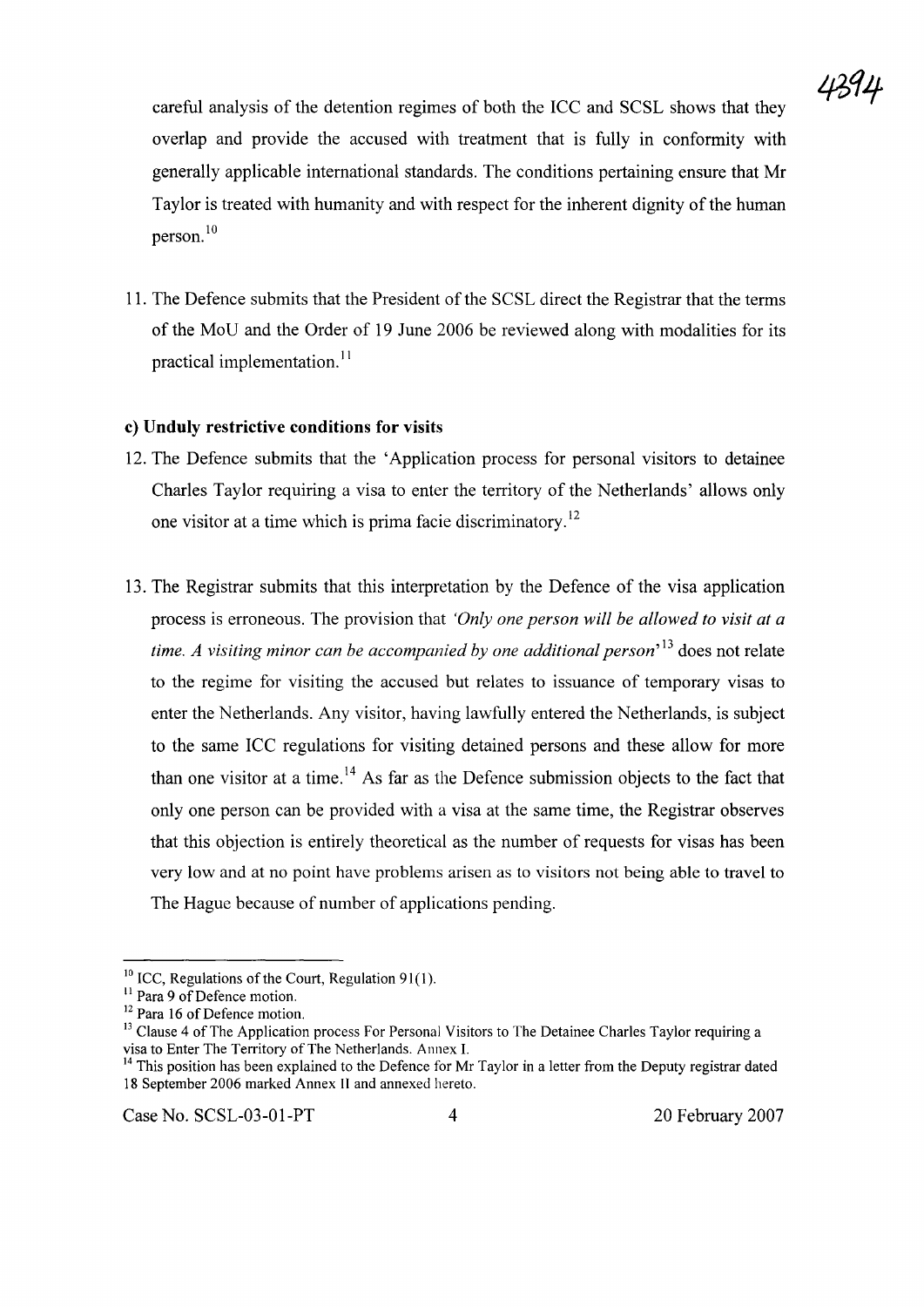

### **d) Telephone Calls and DVD Player**

- 14. The Defence submits that Mr Charles Taylor had been allowed 100 fewer free call minutes per month than he had in Freetown.<sup>15</sup>
- 15. The Registrar submits that consultations between the Registry of the ICC and the Registry of the SCSL on the issue of telephone minutes have taken place and that it was agreed that the ICC regime should equally apply to all detainees at the ICC detention centre in The Hague.
- 16. The Defence requested that a DVD player be installed in Mr Taylor's cell at the ICC.
- 17. The Registrar submits that a DVD and audio equipment for recreational purposes are available in the ICC detention centre common room to which Mr Taylor has access and on which he can view programs that suit his taste. If, in addition, Mr Taylor should require access to a DVD player to study material of relevance to his defence then the ICC Detention centre will make arrangements for him to study this material in private. $16$

### **e) Diet and Provisions**

- 18. The Defence submits that Mr Taylor's daily diet does not include African recipes. It is also argued that the ICC does not fulfil its legal obligation to take into account his 'habitual diet.'
- 19. The Registrar submits that requirements of detainees with regard to food are recognised in Rule 18 of the SCSL Rules of Detention which considers age, health and religious requirements as well as in the ICC Regulation 199, Regulations of the Registry which considers the detainees age, health, religion and cultural requirements.

<sup>&</sup>lt;sup>15</sup> See para 17 of Defence motion.

<sup>&</sup>lt;sup>16</sup> Deputy Registrars letter to the Defence team of the  $18<sup>th</sup>$  September 2006.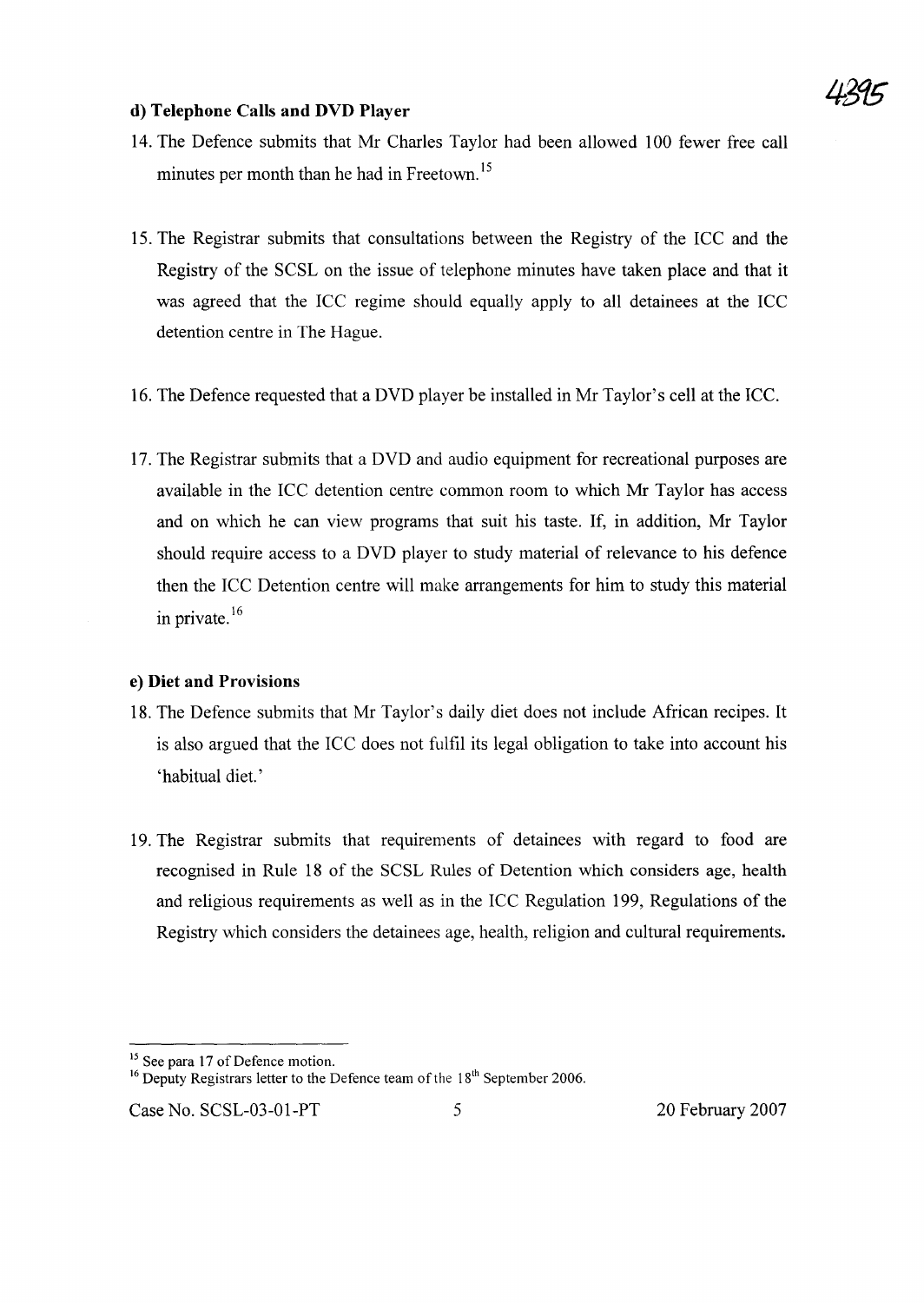20. When Mr Taylor was first transferred to The Hague matters of his diet were raised and some adjustments were made. The caterer provides a variety of food items that sufficiently take into account his dietary preferences. In addition, Mr Taylor can make use of the extensive shopping list to buy food to his taste and can make use of cooking facilities in the Detention Unit thereby fully satisfying his own dietary preferences.

# **Conclusion**

21. The Registrar respectfully submits that the President should reject the Defence motion.

Respectfully Submitted

Freetown, 20 February 2007

 $~\kappa$ u $~\omega$ 

Lovemore G. Munlo SC Registrar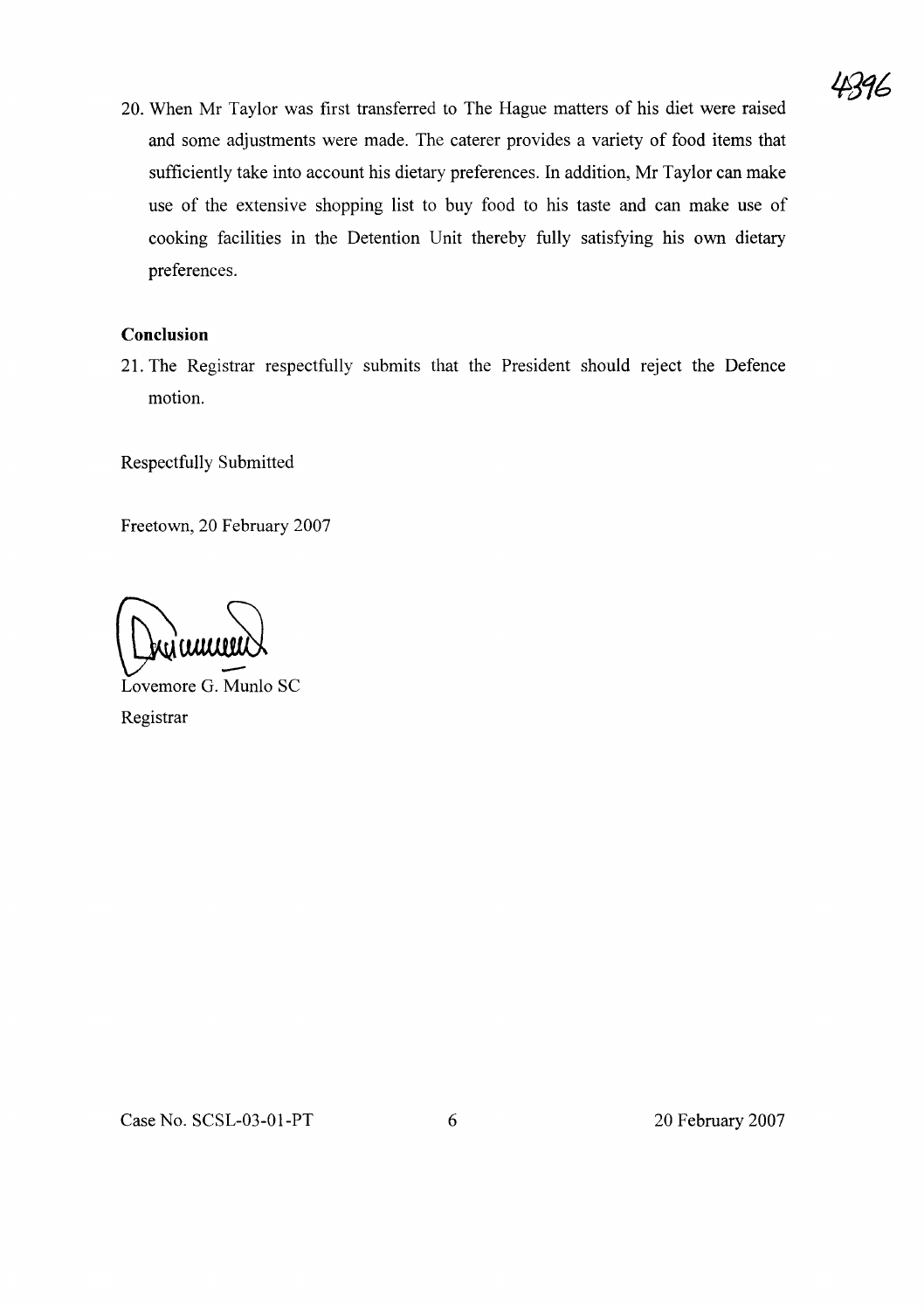$ANDE\times$ ,.--

*FINAL REVISED AS' APPROVED BY THE DUTCH AUTHORITIES* - 31 *August 2006*

### **APPLICATION PROCESS FOR PERSONAL VISITORS TO THE DETAINEE CHARLES TAYLOR REQUIRING A VISA TO ENTER THE TERRITORY OF THE NETHERLANDS**

- I. The application process set out below consists of various stages and involves the Special Court and outside actors. Applicants should take this fact into account in their travel plans and allow for at least 3 weeks between the date of submission to the proposed travel date.
- 2. The Applicant needs to apply for a personal visit to the Registrar of the Special Court via the Defence Office. Applications need to be made in writing.
- 3. In order to enable the Registrar to decide on the application. the Applicant needs to provide the Registrar's office with the following documents:
	- a. A copy of his/her passport main pages showing his/her personal details (including photo). The passport should be sufficiently valid for at least 3 months after the expected date of return.
	- b. Proof of his/her habitual residence.
	- c. His/her personal relationship with Charles Taylor and proof (supporting documents) thereof.
	- d. His/her itinerary for the visit
		- i. A confirmed ticket reservation including return flight.
		- ii. The itinerary needs to be one single visit/trip by the applicant at a time.
		- iii. The (last leg of the) outward flight must depart outside the territory of the "Schengen" countries (Austria. Belgium. Denmark. Finland. France, Germany, Iceland. Italy, Greece, Luxembourg, Netherlands, Norway. Portugal, Spain and Sweden) with destination Amsterdam International Airport (Schiphol). No transit in "Schengen" countries is allowed.
		- iv. The (first leg of the) return flight must depart from Amsterdam International Airport (Schiphol) to a destination outside the territory of the "Schengen" countries. No transit in "Schengen" countries is allowed.
		- v. The Applicant is responsible for arranging any transit visa that might be required on his/her route to and from Amsterdam.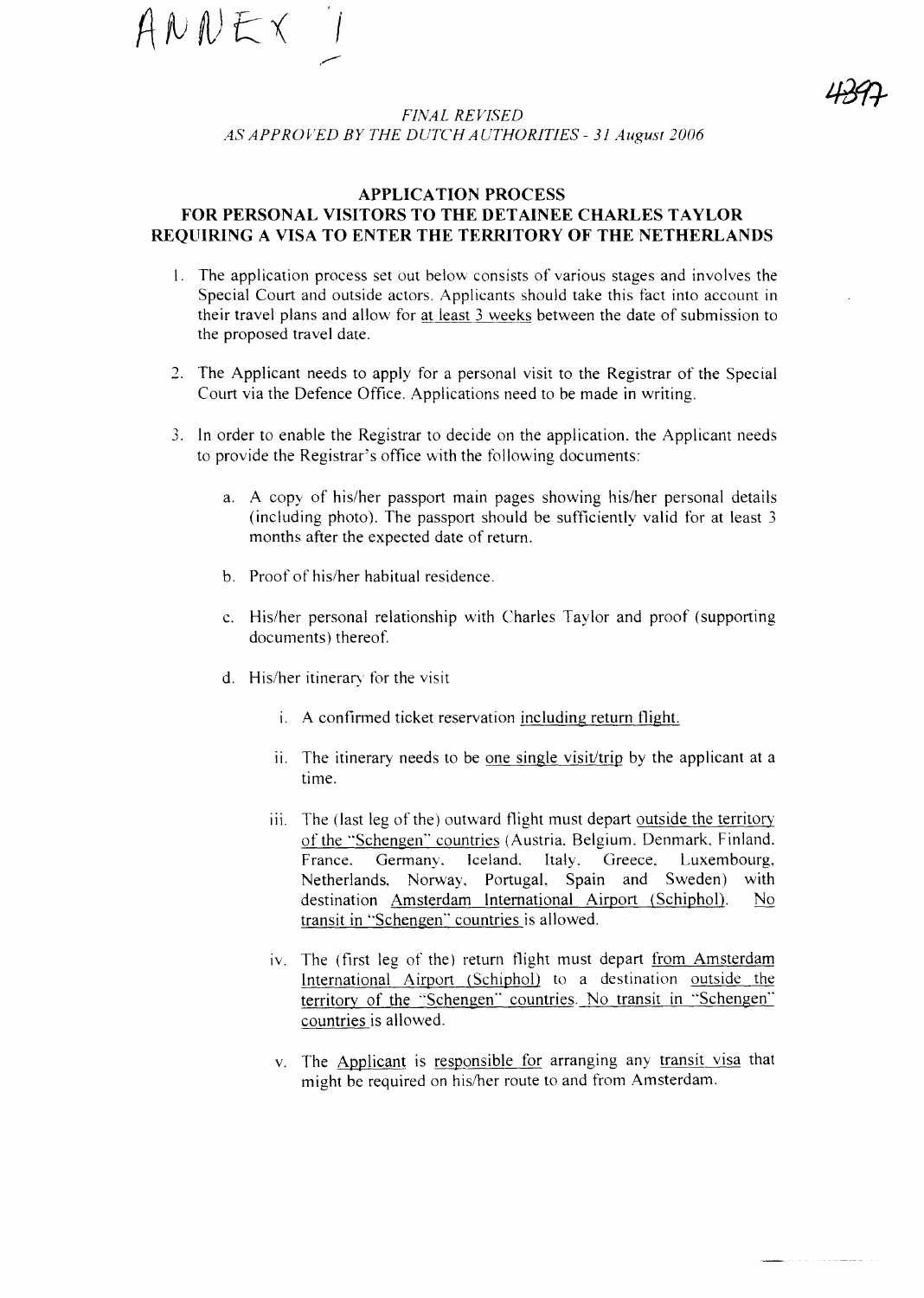# *FINAL REVISED AS APPROVED BY THE DUTCH AUTHORITIES* - 31 *August 2006*

- vi. The maximum duration of stay in The Netherlands may not exceed fourteen (14) days and is limited to the territory of The Netherlands only.
- e. His/her residence in The Netherlands.
- f. Proof of sufficient funds to support himself/herself during his/her stay in The Netherlands (e.g.. personal guarantors, bank statements).
- g. A signed statement as to whether the applicant is aware of any concrete security threats against him/her.
- h. A completed visa application form. The form is available from Dutch embassies and consulates or on the website of the Dutch Ministry for Foreign Affairs (www.minbuza.nl). The visa form should be filled out duly.
- i. 2 recent photos with light background
- j. A statement as to which Dutch embassy the applicant will be using for the processing of his/her application as well as telephone contact details in the country of the chosen embassy. The Applicant will need to be able to report to the chosen embassy in person, if his/her application is successful.
- k. His/her contact details (preferably e-mail or fax).
- I. An ICC Visit Request.
- 4. Only one person will be allowed to visit at a time. A visiting minor can be accompanied by one additional person.
- 5. Incomplete applications will be rejected by the Registrar.
- 6. The assessment of the application by the Registrar will include a security clearance by the Special Court's Security Section.
- 7. The Applicant will be informed in writing about the Registrar's decision. via the Defence Office.
- 8. If the application is approved by the Registrar, the Registrar's office will forward all application documents to the Dutch embassy indicated in the application. The Registrar's office will enclose a written statement that the application has been approved by the Special Court. The documents shall be forwarded by courier services (DHL or similar) at the cost of the Special Court.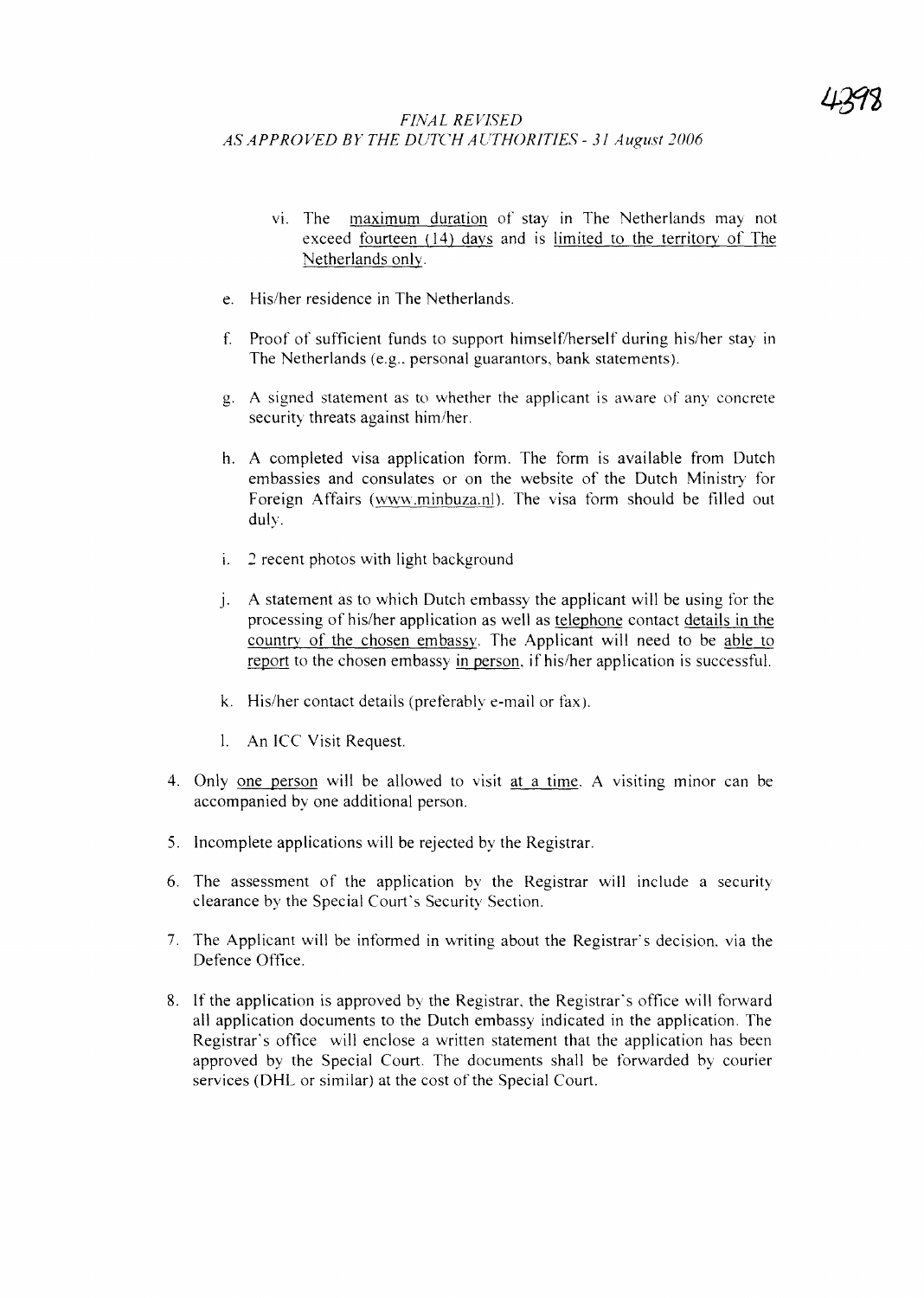# *FINAL REVISED AS APPROVED BY THE DUTCH AC7HORITIES* - 31 *August 2006*

 $\bar{\mathcal{A}}$ 

9. If the Dutch embassy has approved the application, it will advise the applicant to report to the embassy in person to collect the visa. The applicant needs to bring his original passport, his/her original confirmed flight ticket and a medical travel insurance valid for the Schengen countries with a minimum coverage of  $\epsilon$  30.000. Upon issuance of the visa, the Applicant will be able to travel immediately.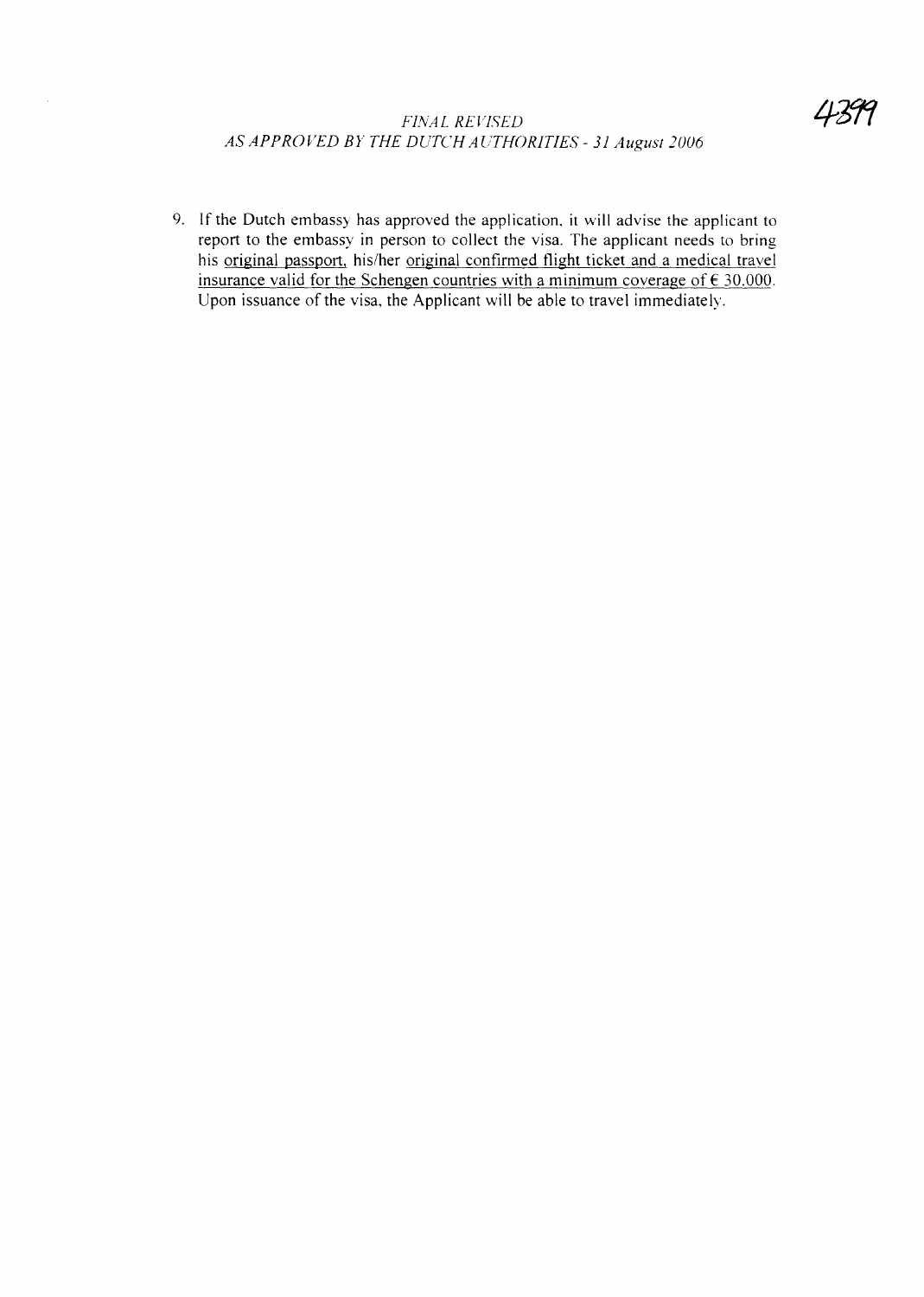ANNEX



#### SPECIAL COURT FOR SIERRA LEONE

JOMO KENYATTA ROAD . EREETOWN . SIERRA LEONE PHONE: +39 0831 257000 or +232 22 297000 or +39 083125 (+Ex) UN Intermission 178-7000 or 178 (+Ext) FAX: +232-22-297001 or UN Intermission: 178-7001

18 September 2006

Karim Khan, Office for the Defence of Mr Charles Taylor Freetown

#### Dear Mr Khan.

On 22 August 2006, you sent me an email raising a number of issues primarily relating to the conditions of detention for and welfare of Mr Charles Taylor at the Detention Unit of the International Criminal Court (ICC) in The Hague. After consultations between the ICC and the Special Court, I can now inform you of the following:

1 Visa issue

In your email you refer to the fact that the issue of visas has taken a considerable amount of time to resolve. In response to that, I can inform you that in the meantime an agreement has been reached with the Dutch authorities on the procedure to be followed for every member of the family of Mr Taylor who requires a visa. In relation to the first applicant, this procedure has been applied and a visa is about to be issued, in order for the applicant to travel to The Hague in the coming days. For future applications, it is expected that the entire procedure, as of the moment of submission of all relevant information, may be completed roughly within a period of three weeks.

It needs to be emphasised that this procedure only applies to members of the family of Mr Taylor who reside in countries for which a visa is required. I have been informed that Mr Taylor also has family members living in the United States. For these family members, no visa is required and visits can take place at any time, in accordance with the visit regulations of the ICC Detention Unit.

2. Meals provided in the Detention Unit

Following up to earlier discussions on the meals provided in the Detention Unit, the caterer has agreed to provide for more variety in the meals and Mr Taylor has the possibility to choose from different meals every day. In addition. Mr Taylor is entitled to purchase food at his own expense from an extensive shopping list. At the Detention Unit cooking facilities are at Mr Taylor's disposal. It would seem that these facilities in its totality provide Mr Taylor ample opportunity to have meals that are fully in conformity with his preferences.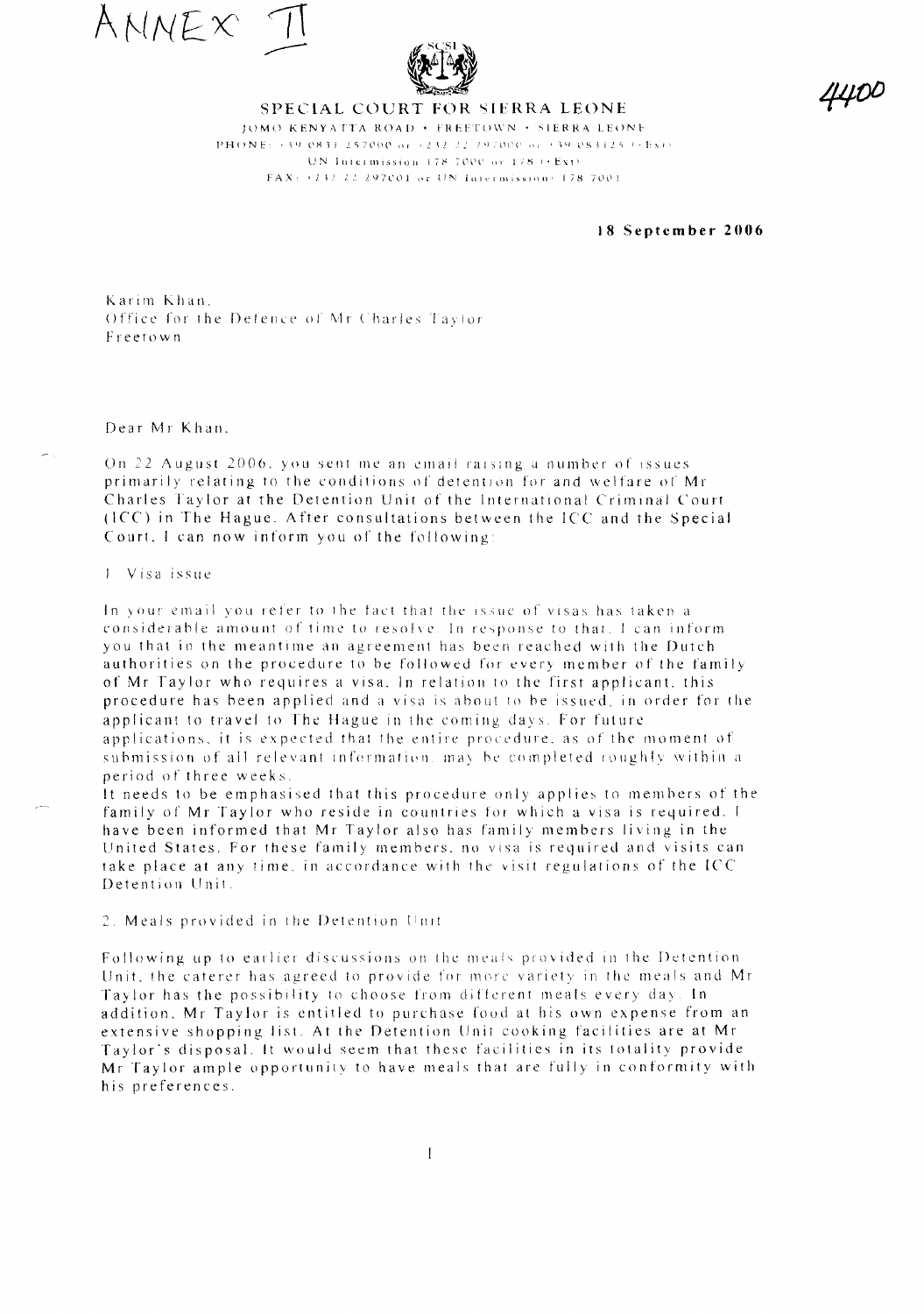

4401

### SPECIAL COURT FOR SIERRA LEONE JOMO KENYATTA ROAD . FREETCWN . SIERRA LEONE PHONE: +39 0831 257000 or +232 22 297000 or +39 083125  $\leftrightarrow$  Ext) UN fatermission 178-7000 or 178 ((Ext) FAX: +232-22-297001 or UN Intermission: 178-7001

#### 3. Use of a DVD player

The question as to whether Mr Taylor would be entitled to have a DVD player being purchased for his own use in his cell, has to be answered in the negative. In the recreation room for all accused in the Detention Unit there is already audio and DVD equipment that Mr Taylor can use for recreational purposes. There is no need for an additional DVD player for such purposes in his own cell.

However, as far as Mr Taylor may require access to a DVD player in order to study material of relevance for his Defence, the Detention Unit will provide him with adequate facilities in order to study in private any such material.

#### 4. Toothpaste and other personal hygienic issues

Also the question as to whether Mr Taylor would be entitled to have toothpaste or deodorant or other issues purchased in accordance with his personal preference has to be answered in the negative. The shopping list referred to above provide Mr Taylor with a sufficient choice of products. Mr Taylor does not have a right to an unlimited choice of such products. However, when for medical reasons Mr Taylor is required to use a particular product obviously such products will be made available to him. In such instances. Mr Taylor is advised to make use of the medical services available in the Detention Unit in order to establish such a medical need In addition, it lies at the discretion of the Detention authorities to respond positively to any other requests that Mr Taylor may have, also when there does not exist a right to certain services, such as his request to use his own  $to we$  is.

#### 5. Use of hair and beard trimmer

As to Mr Taylor's personal hair and beard trimmer, I can inform you that Mr Taylor has access to a hair and beard trimmer provided for by the Detention Unit. It is correct that at the moment a personal hair and beard trimmer was delivered to the Detention Unit for Mr Taylor some time was needed to clear that trimmer. The clearance of such a tool is a totally different process than the simple scanning through machines that are commonly used at airports. The ICC Detention Unit makes use of specialised assistance for such clearance that is in place for all Dutch detention facilities. Such clearance can indeed take up to a couple of weeks.

#### 6. Telephone calls

The issue of the number of minutes of telephone communication per month that Mr Taylor, at the expense of the ICC and/or SCSL, may be entitled to is still under consideration. As you are aware, the ICC regulations and the SCSL regulations provide for different answers to this question.